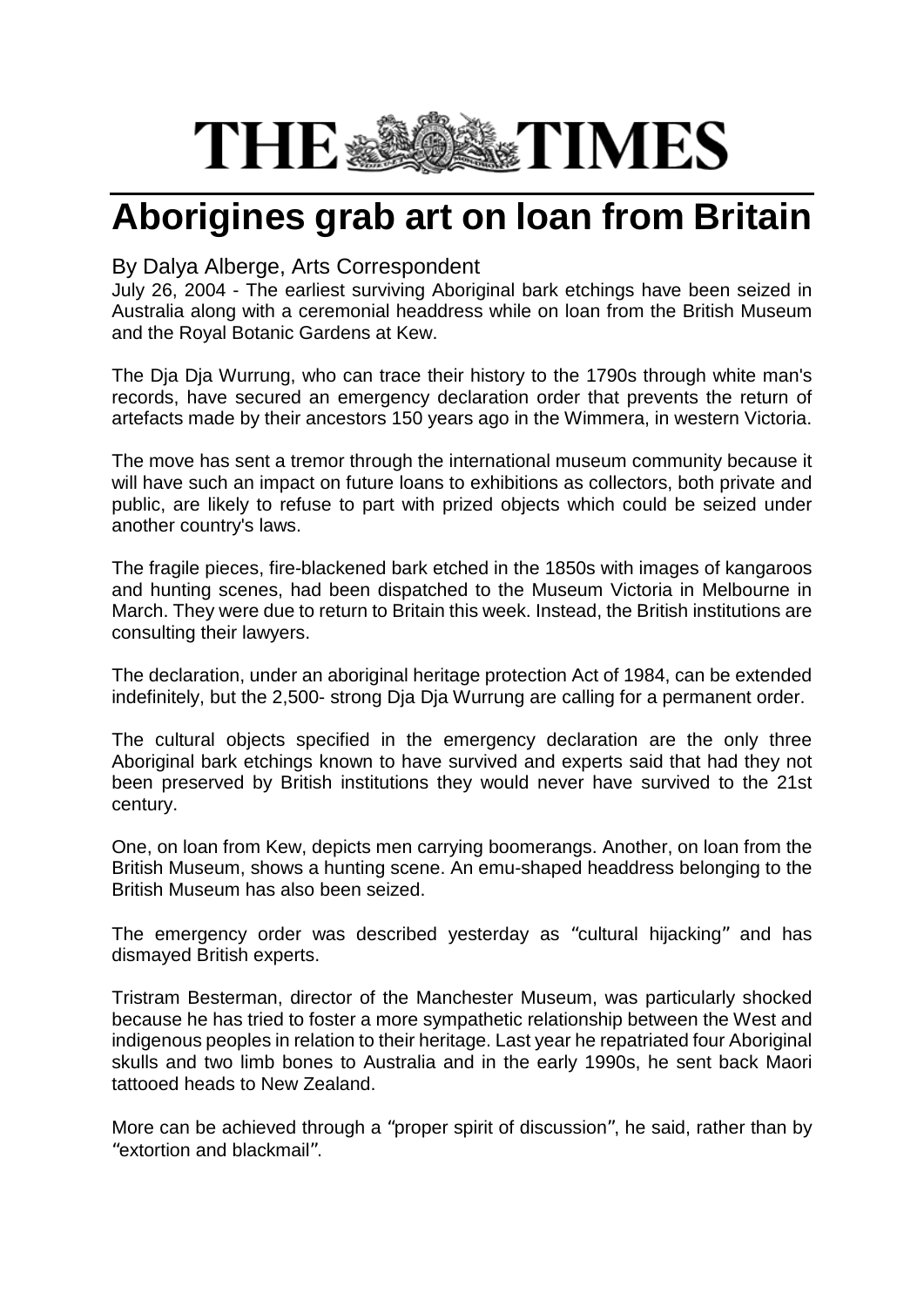Lissant Bolton, the British Museum's Australian-born Curator of the Pacific and Australian Collections, said that the bark etchings were sent to Britain by John Hunter Kerr, a Scot, in the 19th century. He had good relations with the Aborigines.

Professor Monique Simmonds, Chief Scientist at Kew, emphasised that the etching was acquired in good faith: "It was given to us." She gave warning that the move would take its toll on future exhibitions. "Very few people will be willing to lend things." She added: "Thank goodness they were kept in good conditions, they would never have survived."

Maurice Davies, deputy director of the Museums Association, which represents Britain's 1,500 public collections, said: "I can understand the motivation of people in Australia in trying to seize the items, but it adds to the difficulty of international lending generally. The world gets more litigious and more and more unacceptable things happen, such as physical threats to items because of terrorism."

Gary Murray, secretary to the Dja Dja Wurrung Native Title Group, was unrepentant. "They belong in Australia. If we had your Crown Jewels, you'd be knocking our doors down," he said.

The group said that it was prepared to go to court to lay claim to artefacts, which they believe belong in a proposed museum of their own heritage. Mr Murray said: "If the British museums want to invoke legal rights, we've got pro bono lawyers at a major law firm who are prepared to represent us. We are not fearful of the legal process. We're in for the long haul." A spokesman for Museum Victoria said: "Museum Victoria is proud to work closely with Aboriginal communities to ensure the preservation and display of Aboriginal heritage and culture. However, Museum Victoria also acknowledges its obligation to abide by its loan agreements with the British Museum and the Royal Botanic Gardens, Kew."

Mr Murray is calling on John Howard, the Australian Prime Minister, to ask the British Government to return the barks and the hundreds of Aboriginal remains held by the Natural History Museum. He is also due to write to the Queen and Tony Blair.

## *HOLDING ON TO THE SPOILS OF HISTORY*

Elgin Marbles: Britain has rejected Greece's proposal to place the ancient sculptures on loan in an "annexe" of the British Museum in Athens

Rosetta Stone: the Egyptians' request for a loan for a new wing of the Cairo Museum next year has been turned down by the British Museum

- Benin Bronzes: Nigeria claims that the 16th-century treasures, discovered in 1897 when British Forces entered Benin City, are among the most sensitive of Africa's cultural heritage objects

Tabots: the Ethiopian Orthodox Church in London is campaigning for the return of these sacred treasures, looted by British troops who invaded Ethiopia in 1868 to free British subjects held by Emperor Tewodros